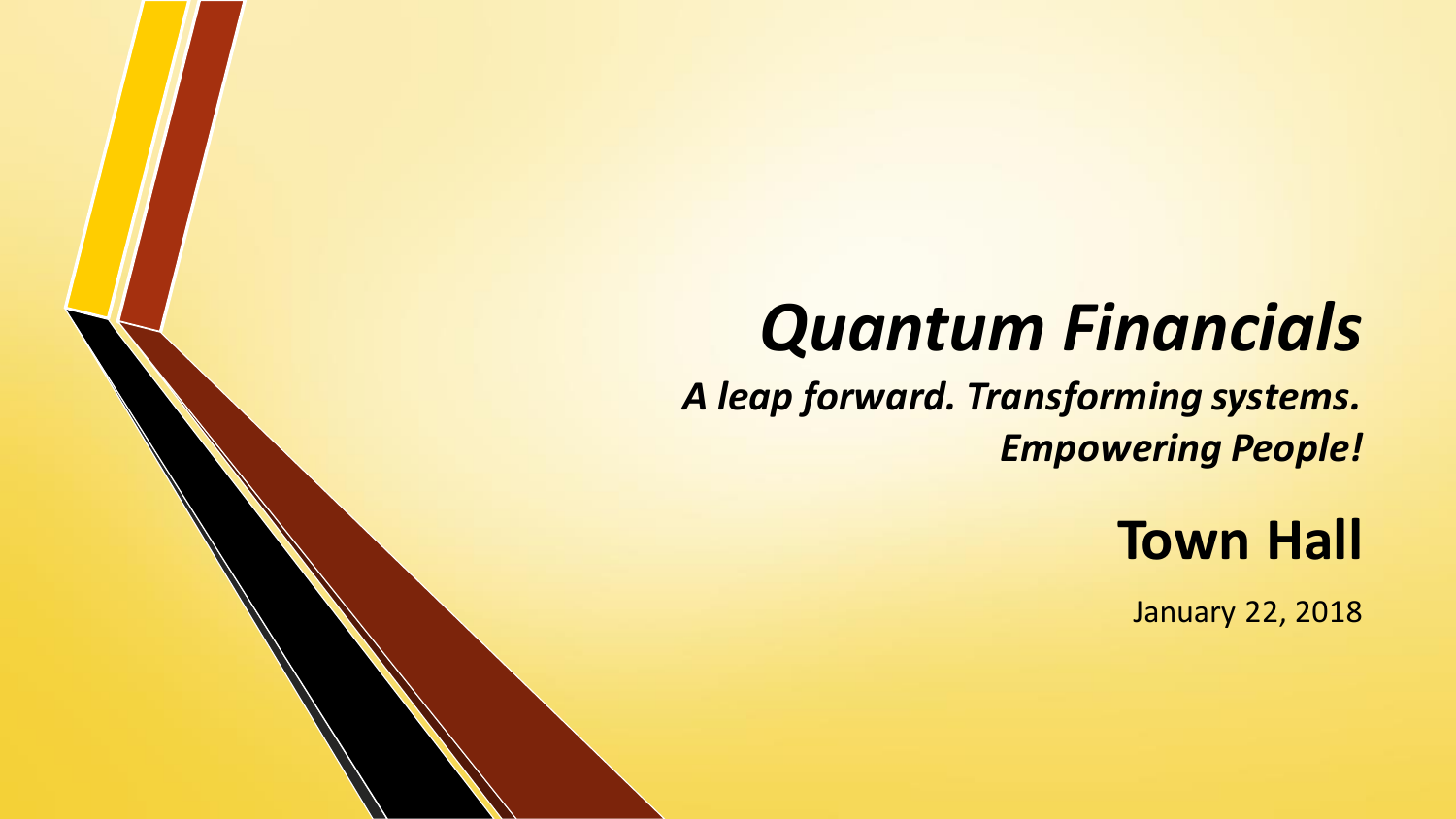

ORACLE<sup>®</sup>

# **UMB** CUANTUM

**Quantum Financials**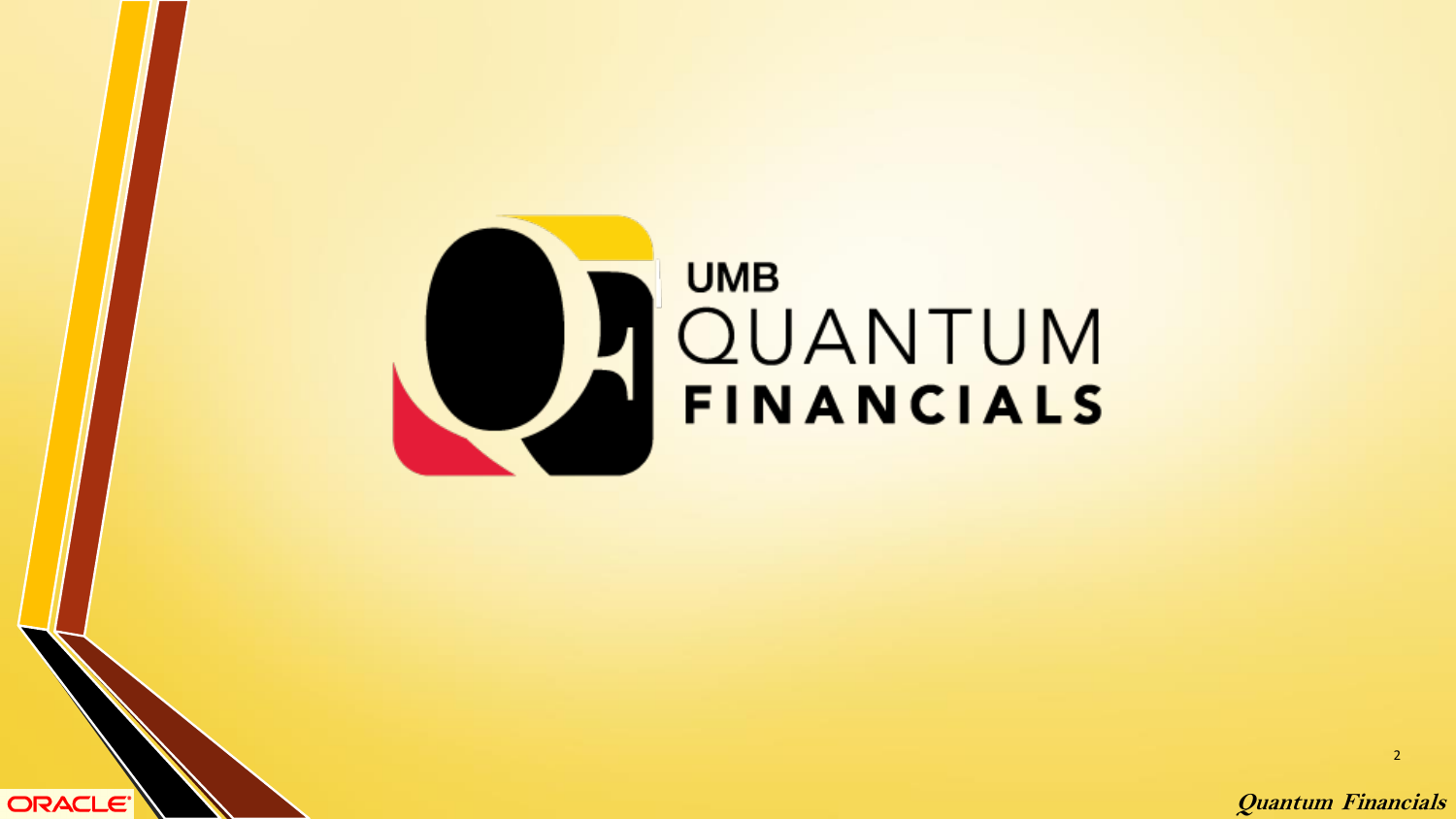#### *Town Hall Agenda*

➢Welcome and Introductions ➢Background and Objectives ➢Guiding Principles ➢Project Overview ➢Getting Involved ➢Q&A

ORACLE<sup>®</sup>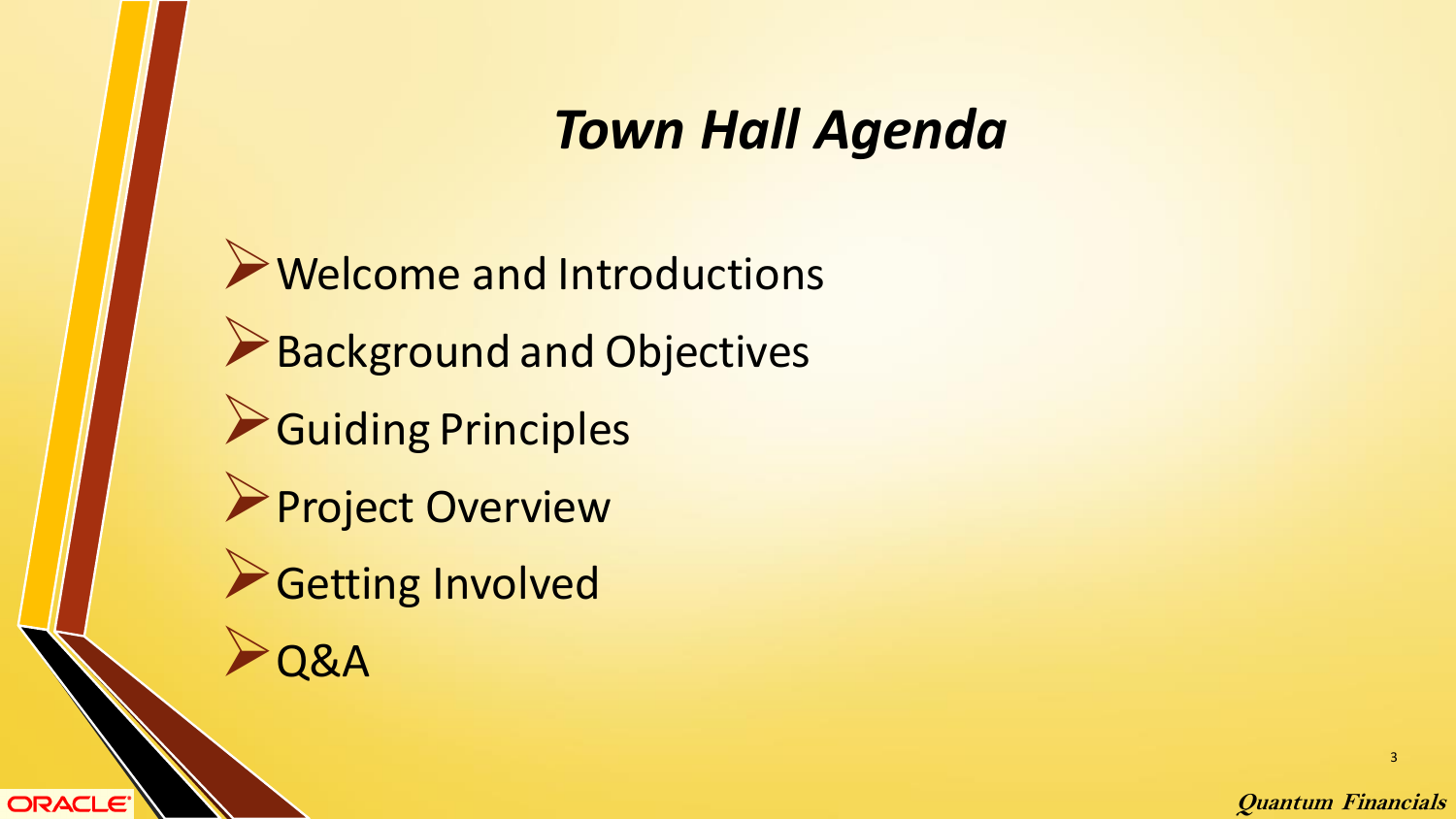ORACLE<sup>®</sup>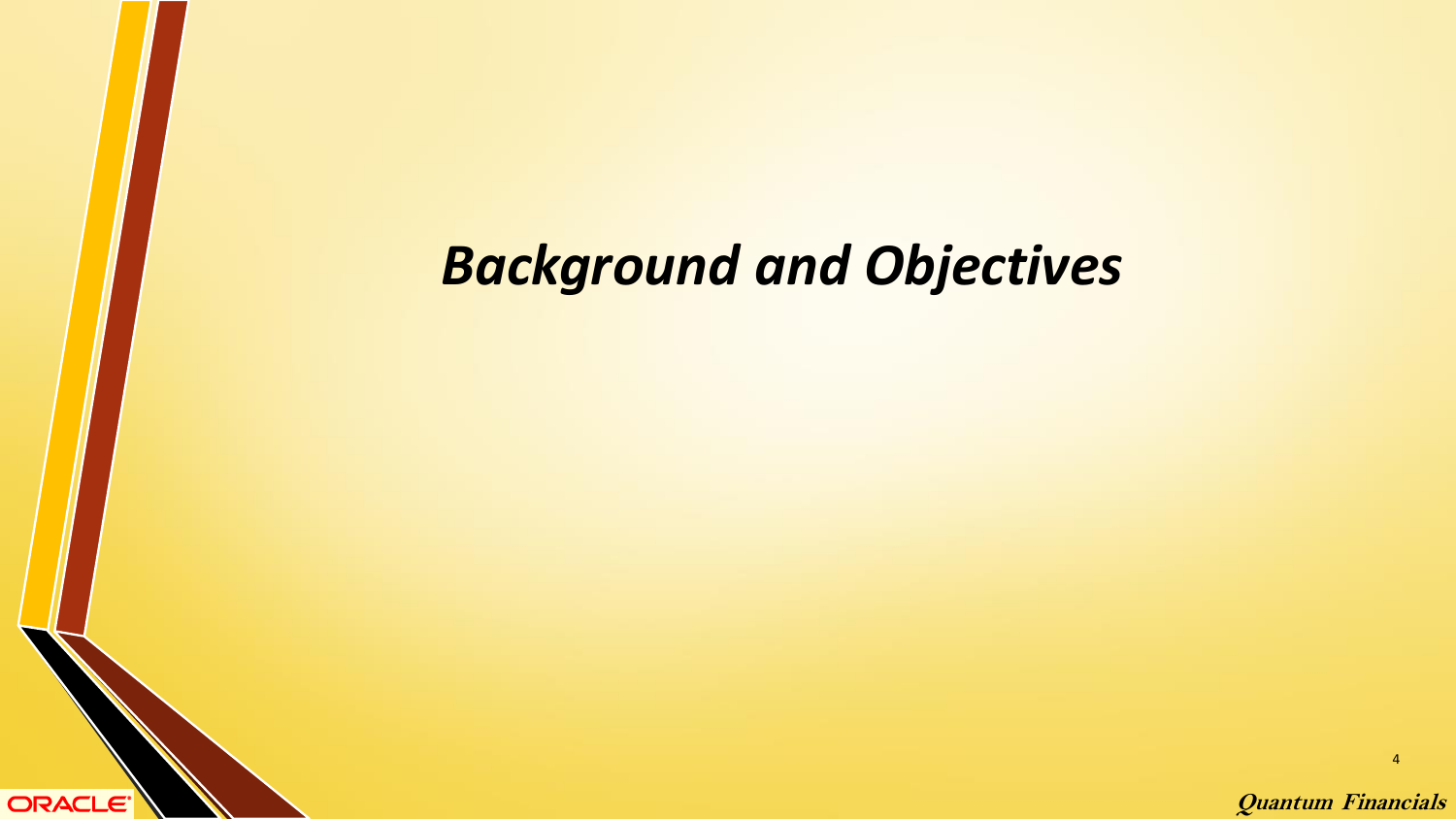#### ➢Why the Change?

**ORACLE®** 

- We need to update our system: security risks
- •Users expect best in class functionality
- •Cloud is the present and future
- Better position UMB to achieve our strategic goals and objectives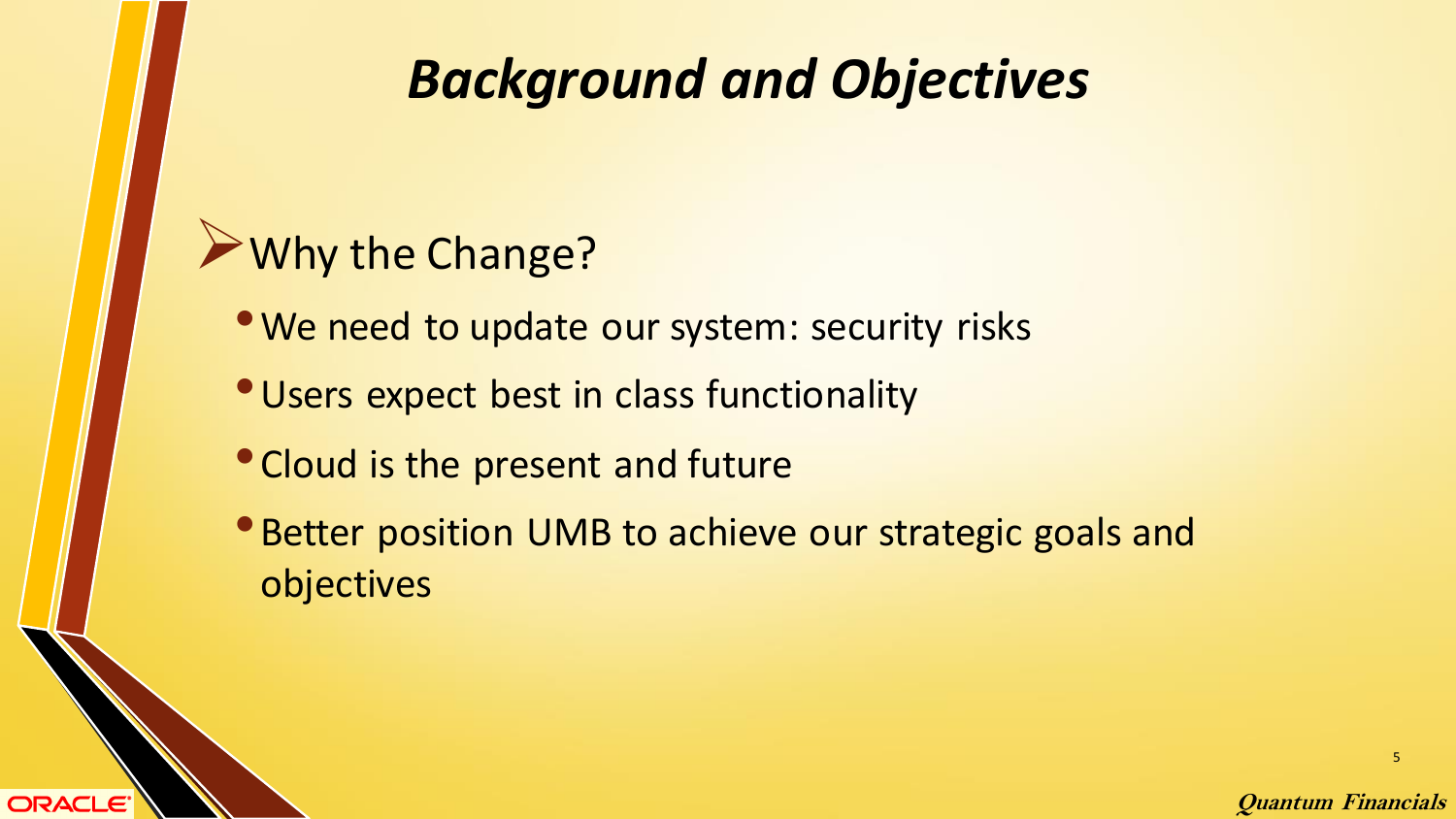- Planning and vision for new financial system started near the end of 2015.
- Began requirements gathering in June 2016.
- •Users were engaged throughout.
- All approvals were in

ORACLE<sup>®</sup>



**Quantum Financials**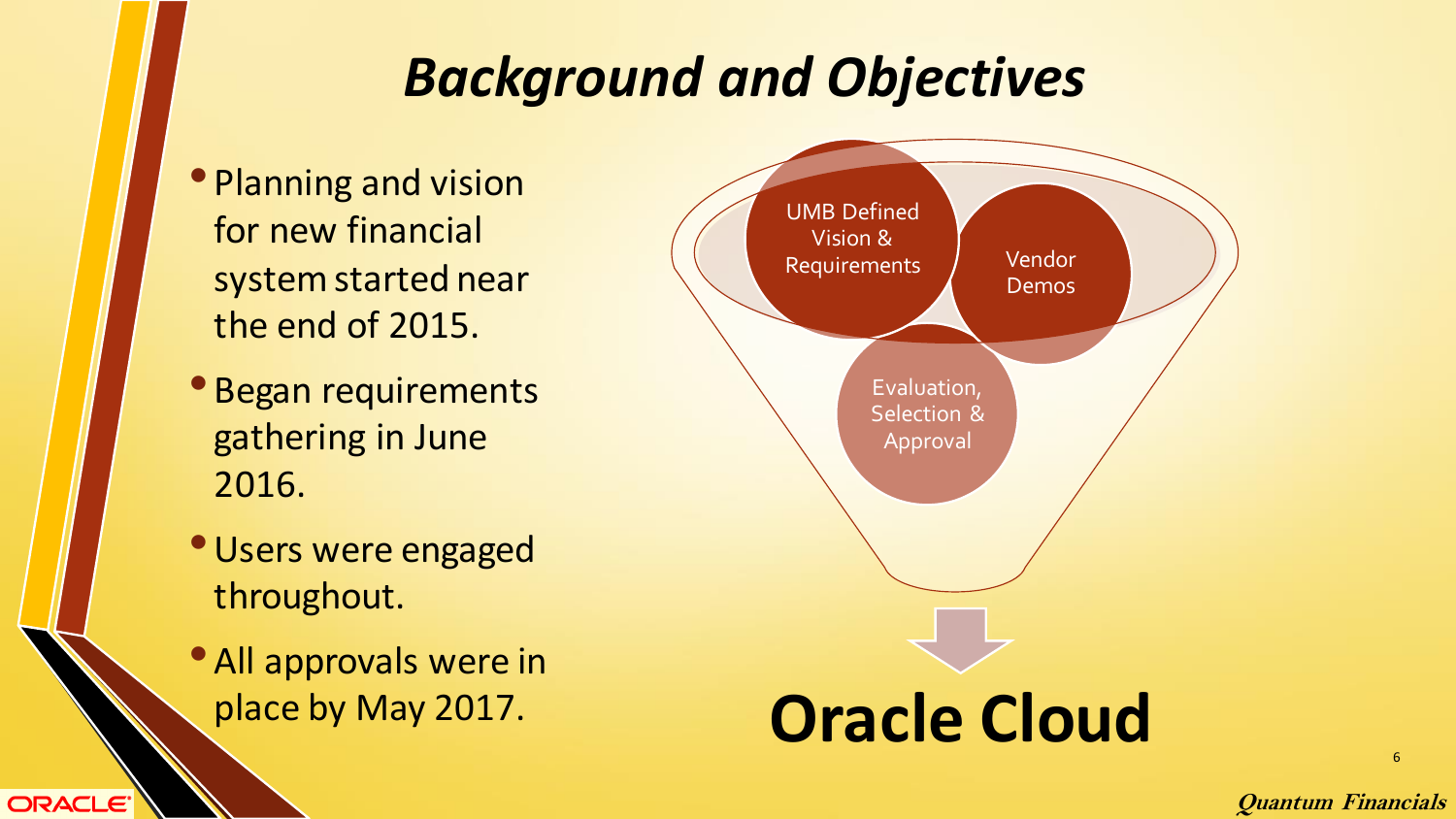**The Decision** -- UMB is migrating from a PeopleSoft on premise software environment to an Oracle cloud software-as-a-service (SaaS) environment for financials and reporting functionality.

On-premise vs. SaaS?

ORACLE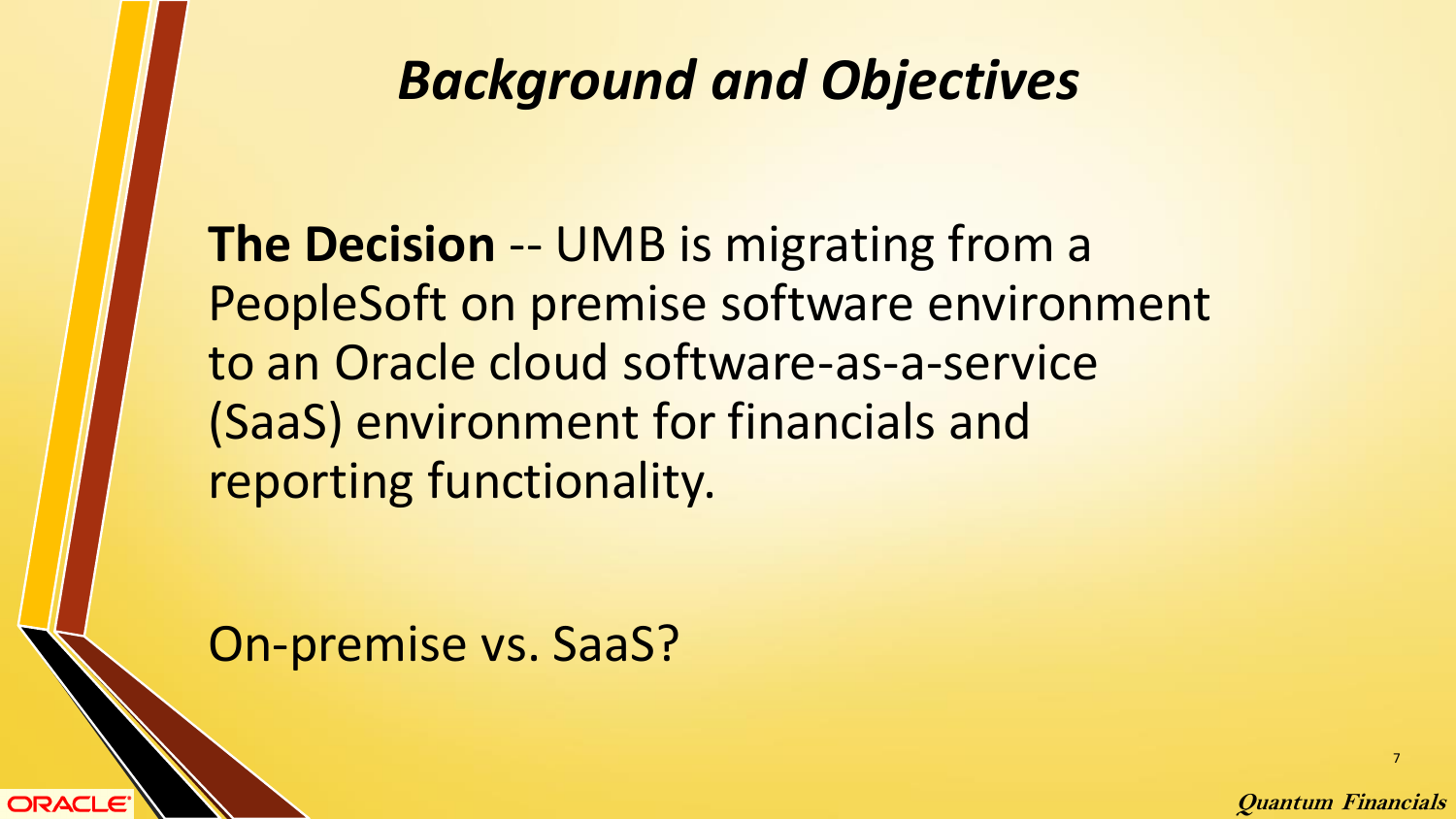Moving to the software-as-a-service (SaaS) model will better position UMB for the future and provide **consistently updated and agile technology**.



Modern cloud finance solutions provide users with **improved access to analytics and reporting functionality** and opportunities to explore business process improvements.



**ORACLE** 

Modern cloud applications provide **mobile-friendly views** making it easy to view or approve any time, anywhere.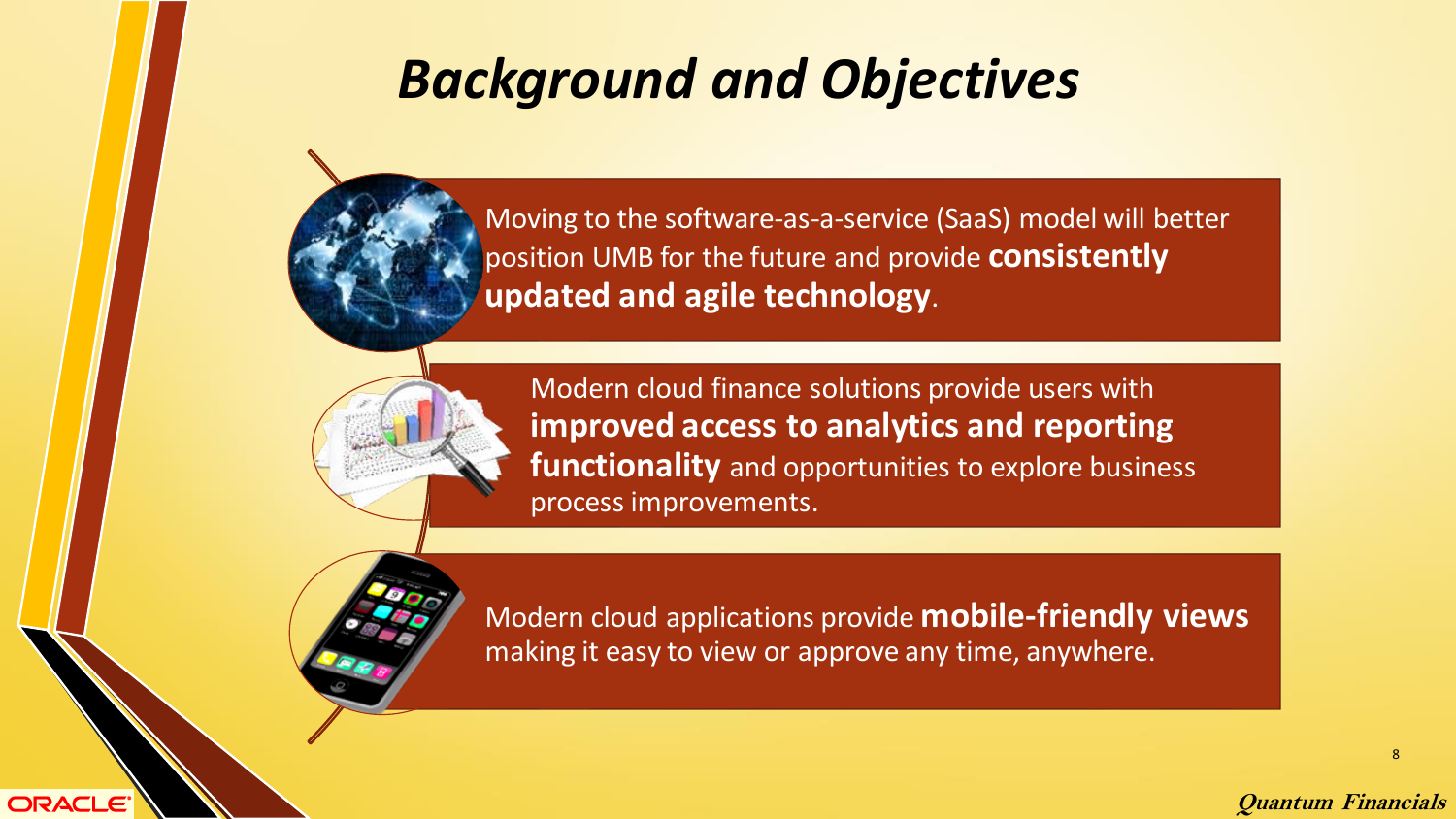#### ➢What is changing?

**ORACLE®** 

- eUMB Financials and Raven will go away and be replaced by **Quantum Financials**.
- **The Chart of Accounts will change.**
- Business processes will change.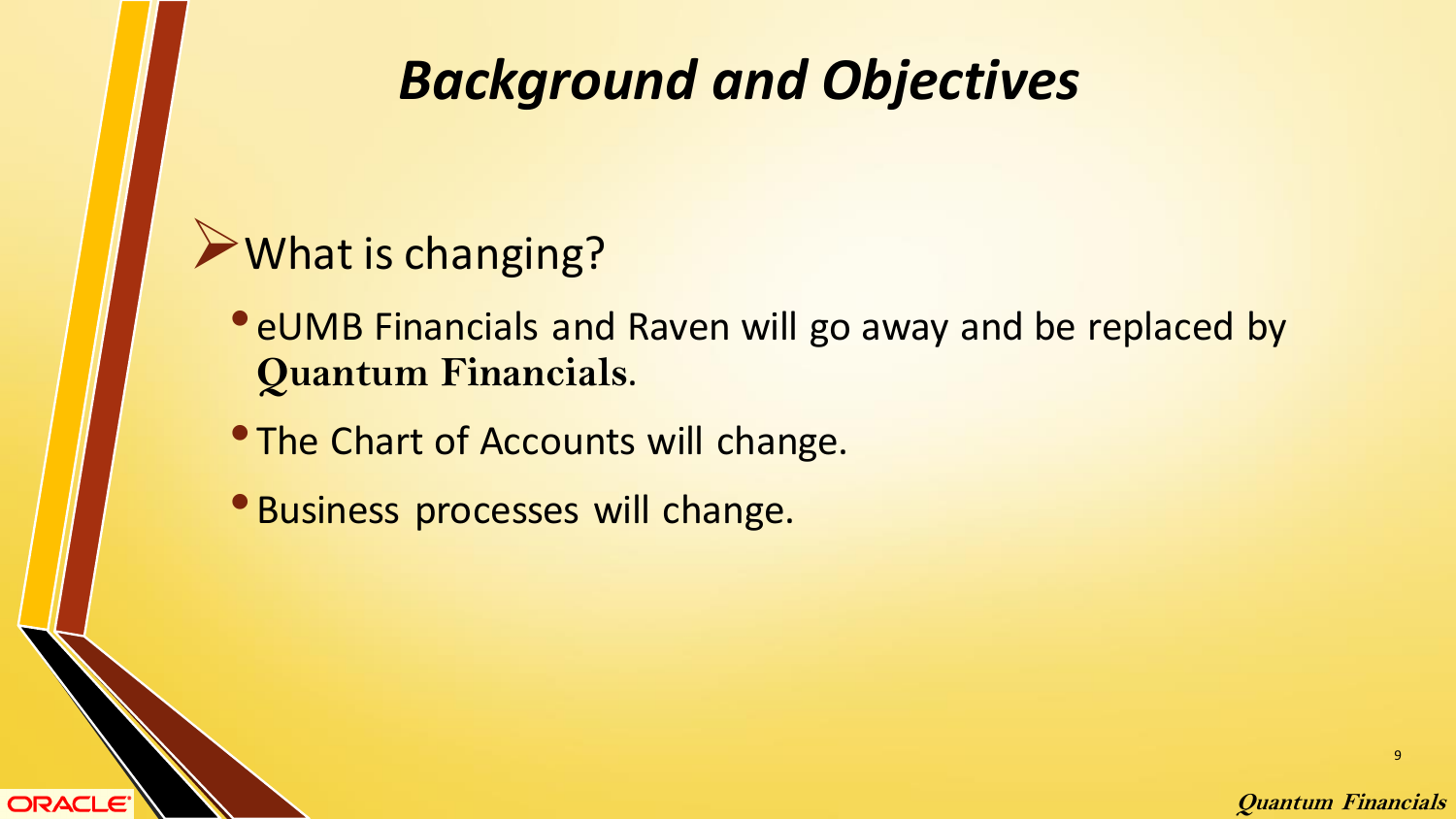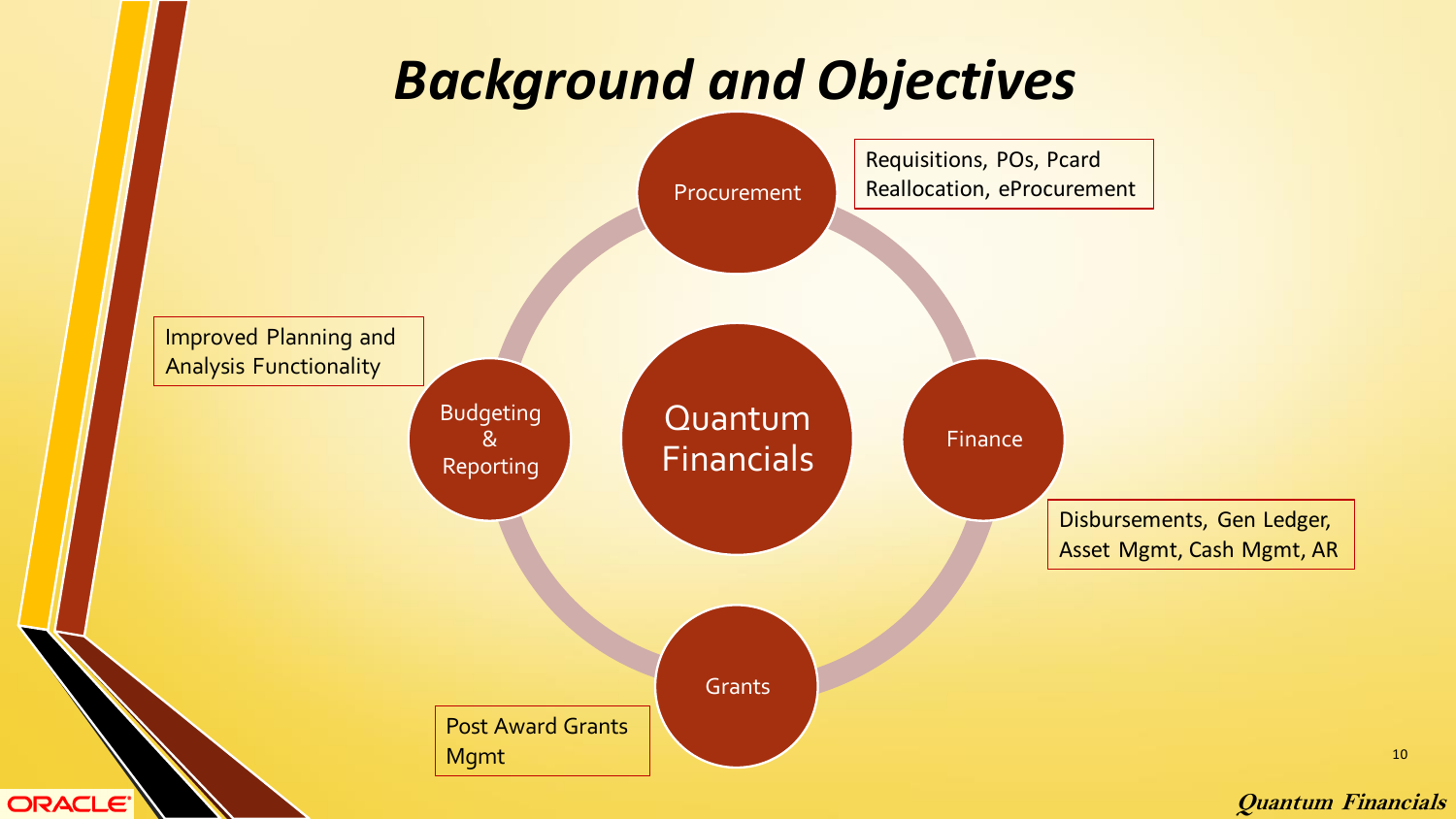➢What systems are not changing?

- •Human Resources Management System (HRMS)
- •Payroll
- eTravel

**ORACLE®** 

- •Student Information Management System (Banner)
- •PeopleSoft Portal

➢System integrations will be included.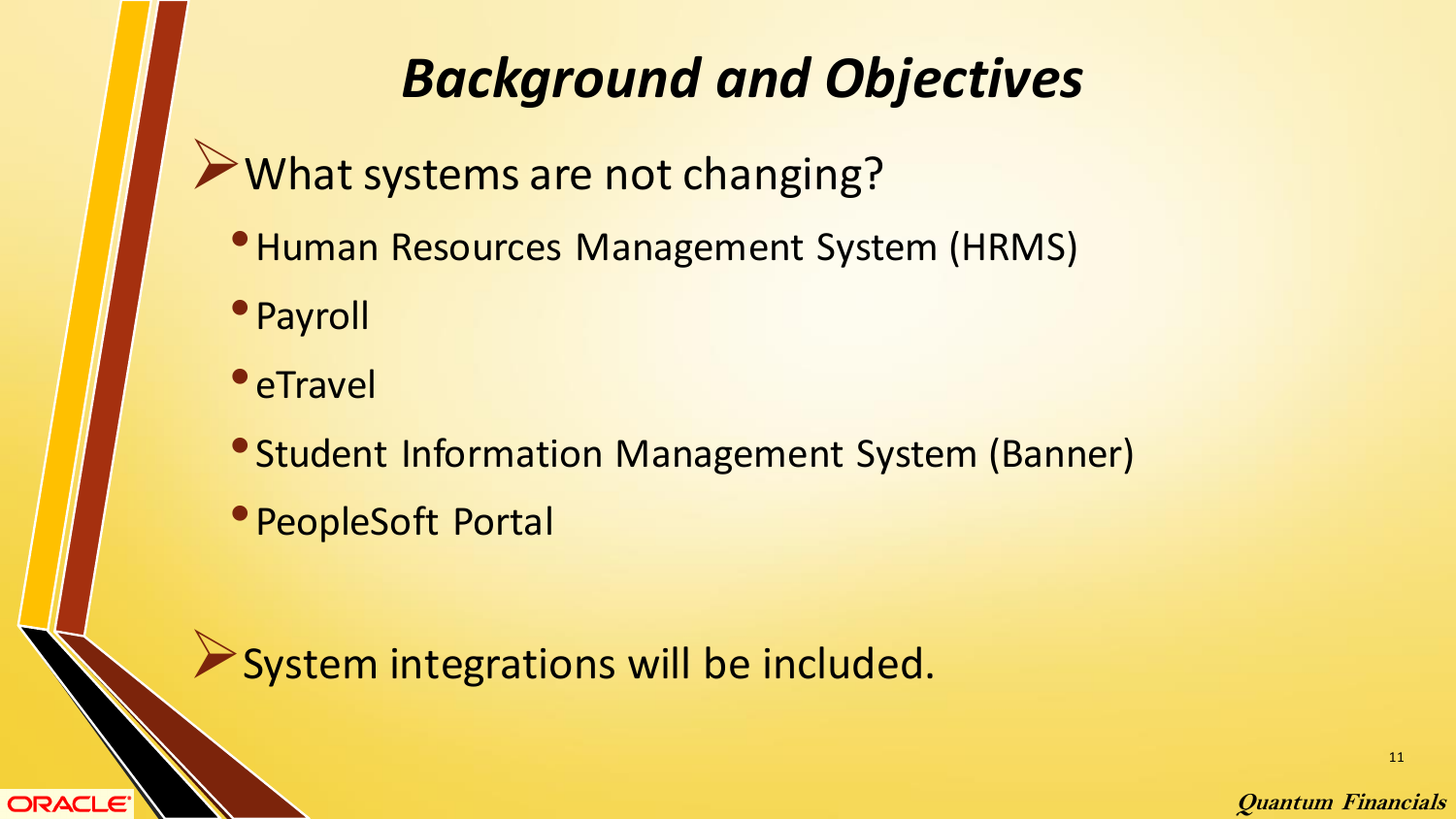

ORACLE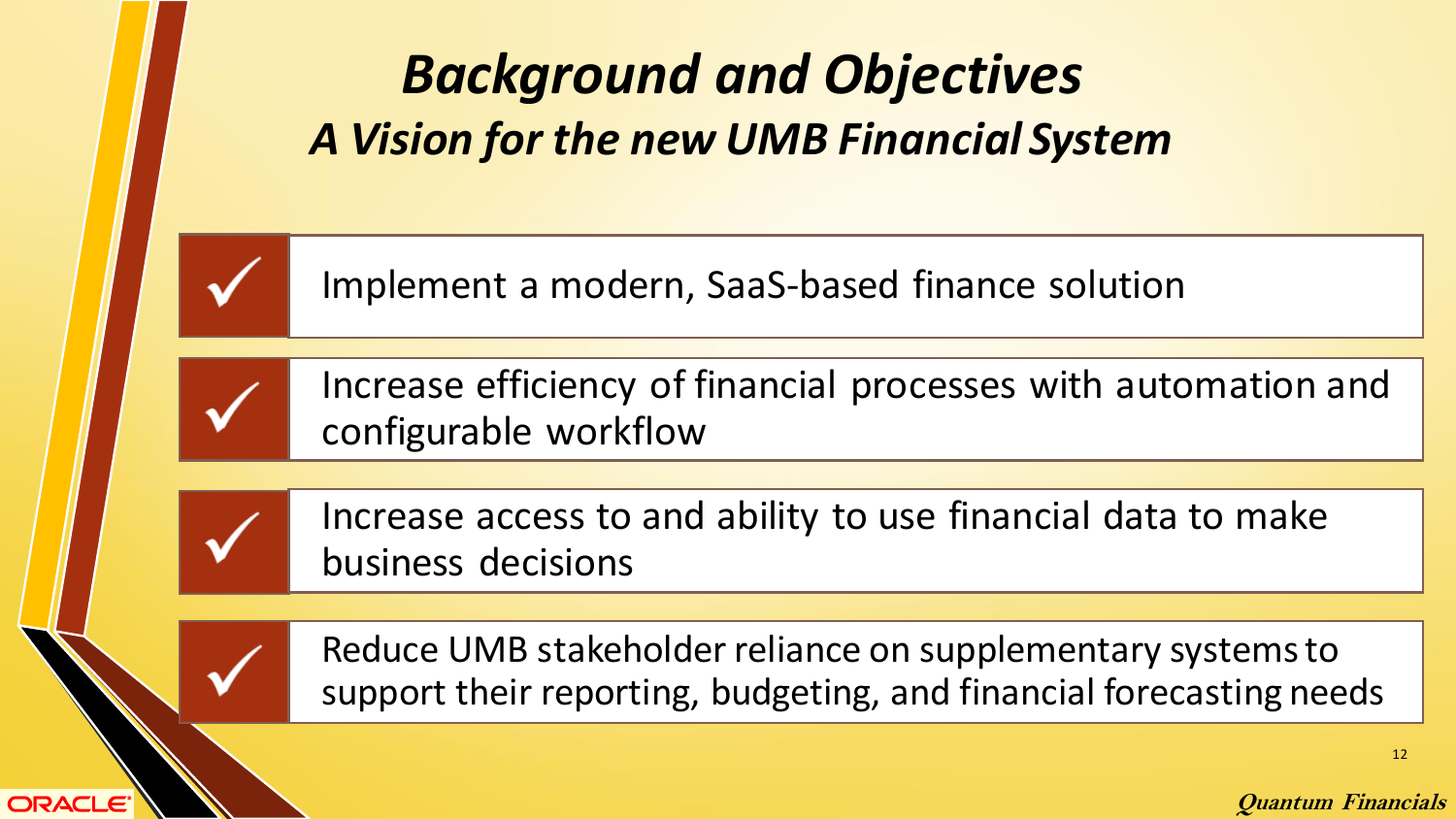## *Background and Objectives User Engagement Opportunities*

• You helped us name the new system!

•Hundreds of submissions were received

**ORACLE** 



[The Voters Have Spoken!](https://elm.umaryland.edu/the-voters-have-spoken/)

**We have a winner! UMB's new financial system will be known as Quantum Financials.**

**Quantum Financials**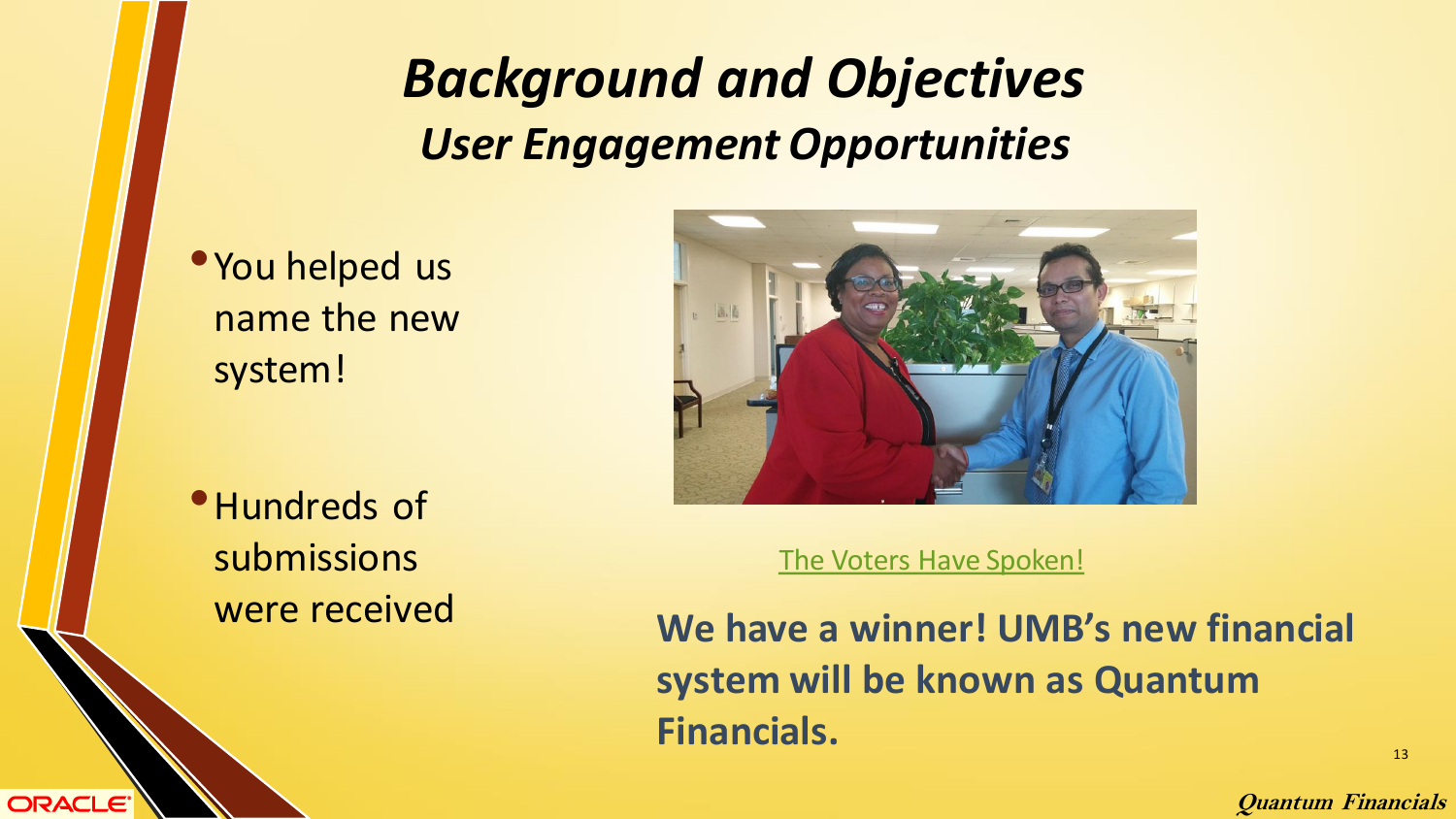## *Background and Objectives User Engagement Opportunities*

- Vendor Demo Evaluations
- Naming Contest
- Subject Matter Experts
- Change Champions
- Advisory Council

**ORACLE®** 

• Chart of Accounts Mapping **Sessions** 

- Reporting Needs Discussions
- Change Agents (future)
- Demos (future)
- •User Acceptance Testing (future)
- Training (future)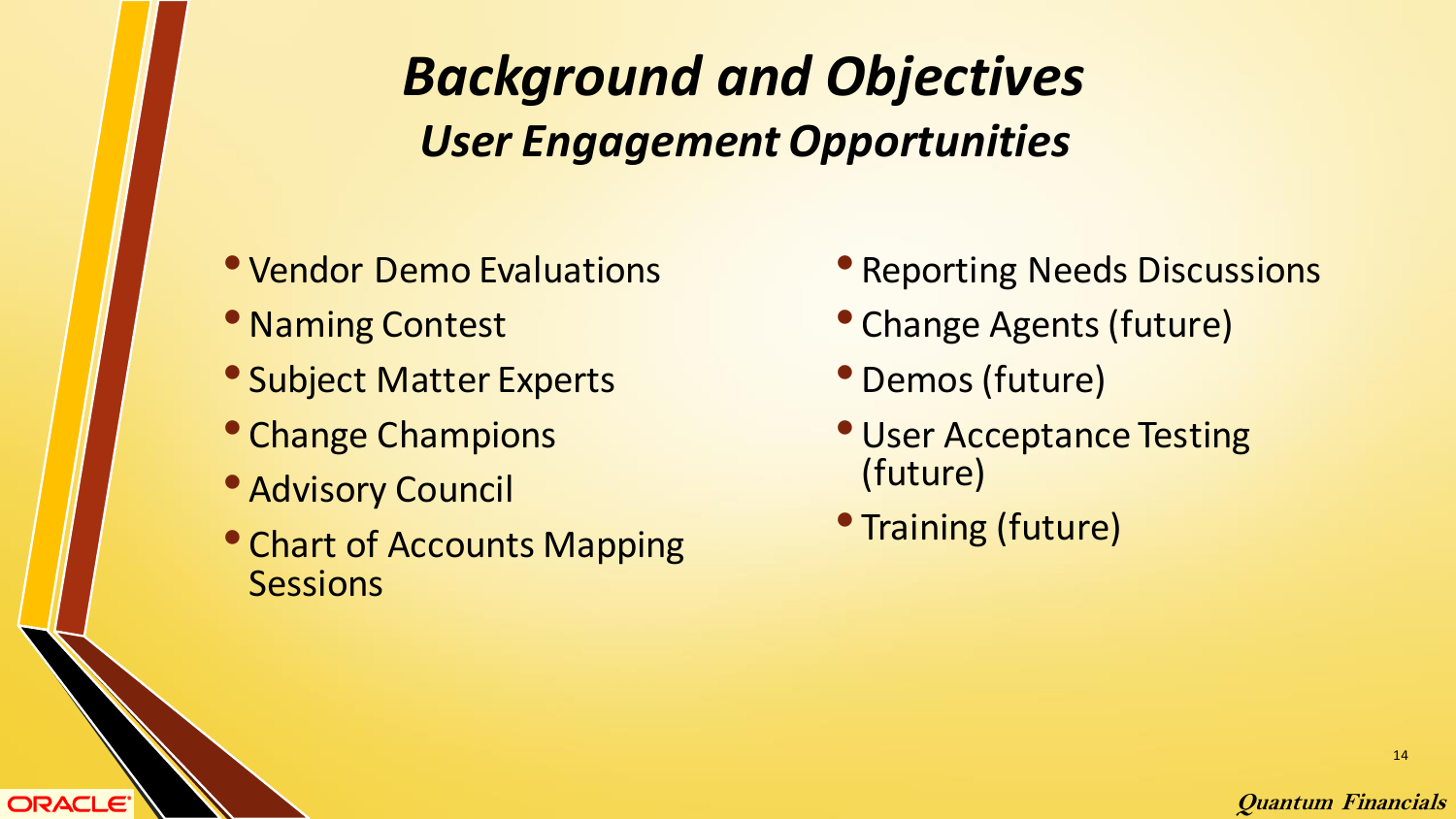#### ➢What has the project team done so far?



Defined system requirements

Participated in vendor evaluation and selection process



Assembled the team Moved into BioPark project space



Mapped current business processes Engaged subject matter experts and change champions



Explored system functionality and best practices Developed a prototype chart of accounts



**ORACLE** 

Executed the first of several configuration playback sessions Planning for second configuration playback session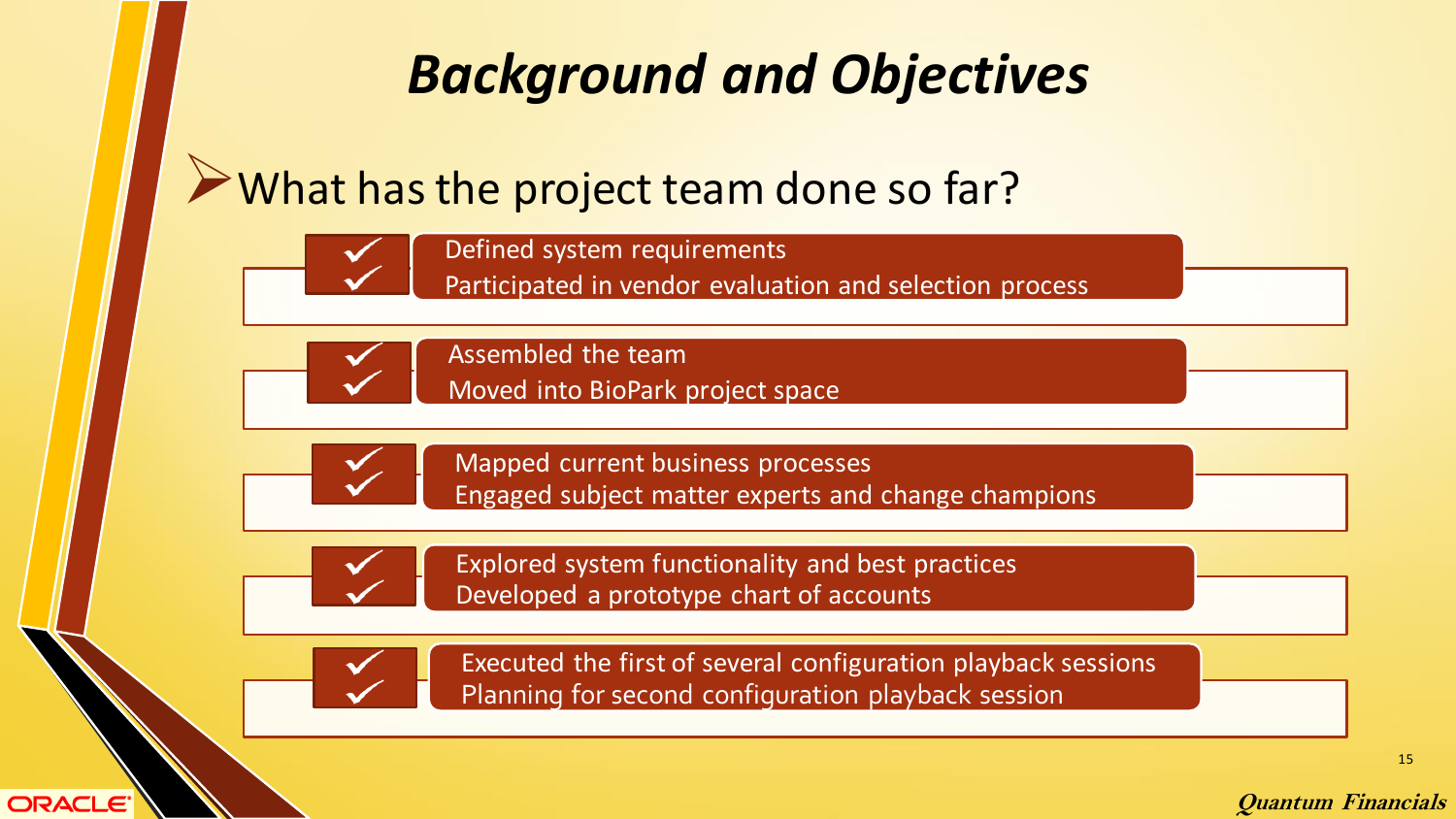## ➢Prototype Chart of Accounts

**ORACLE®** 

- A lot of work and thought is going into identifying the best chart of accounts (COA) for UMB
- •Design decisions will impact throughout the system
- Project team has taken an inclusive approach
- "Segments" and "Accounts" will replace "Chart fields" and "Chart Strings"
- For more details plan to attend the COA Discovery Session on January  $31^{st}$  from 10 am  $-$  12 pm in Pharmacy Hall N103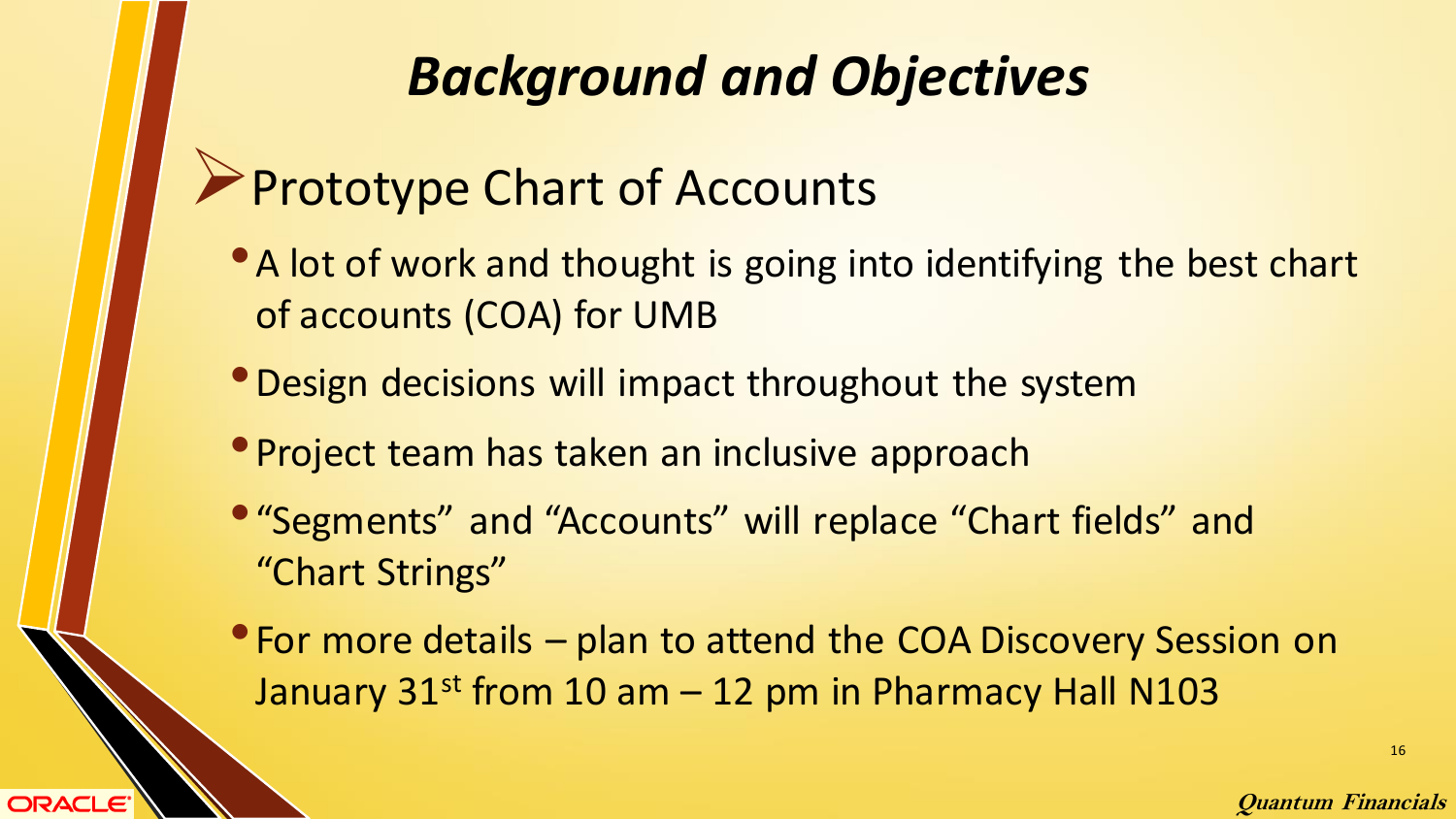## *Background and Objectives Timeline*



ORACLE<sup>®</sup>

17

**Quantum Financials**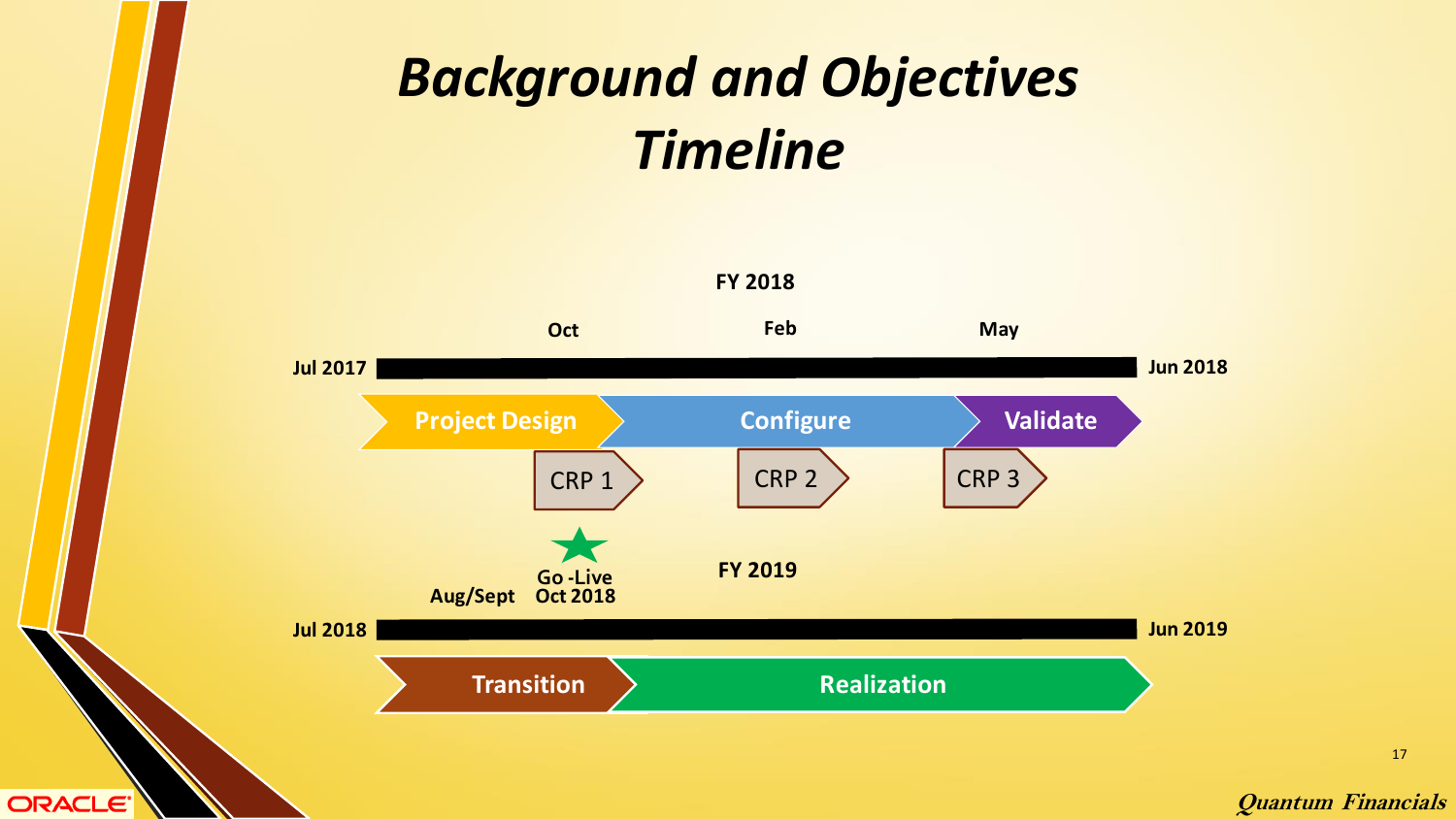## *Guiding Principles*

#### We will...

**ORACLE** 

- 1. Challenge institutional process norms with an eye towards efficiency.
- 2. Seek to adopt configurable solutions and minimize application extensions.
- 3. Leverage delivered security and workflow models.
- 4. Enhance the University's ability for data driven decisions.
- 5. Seek and engage the user community throughout the implementation.

**Quantum Financials**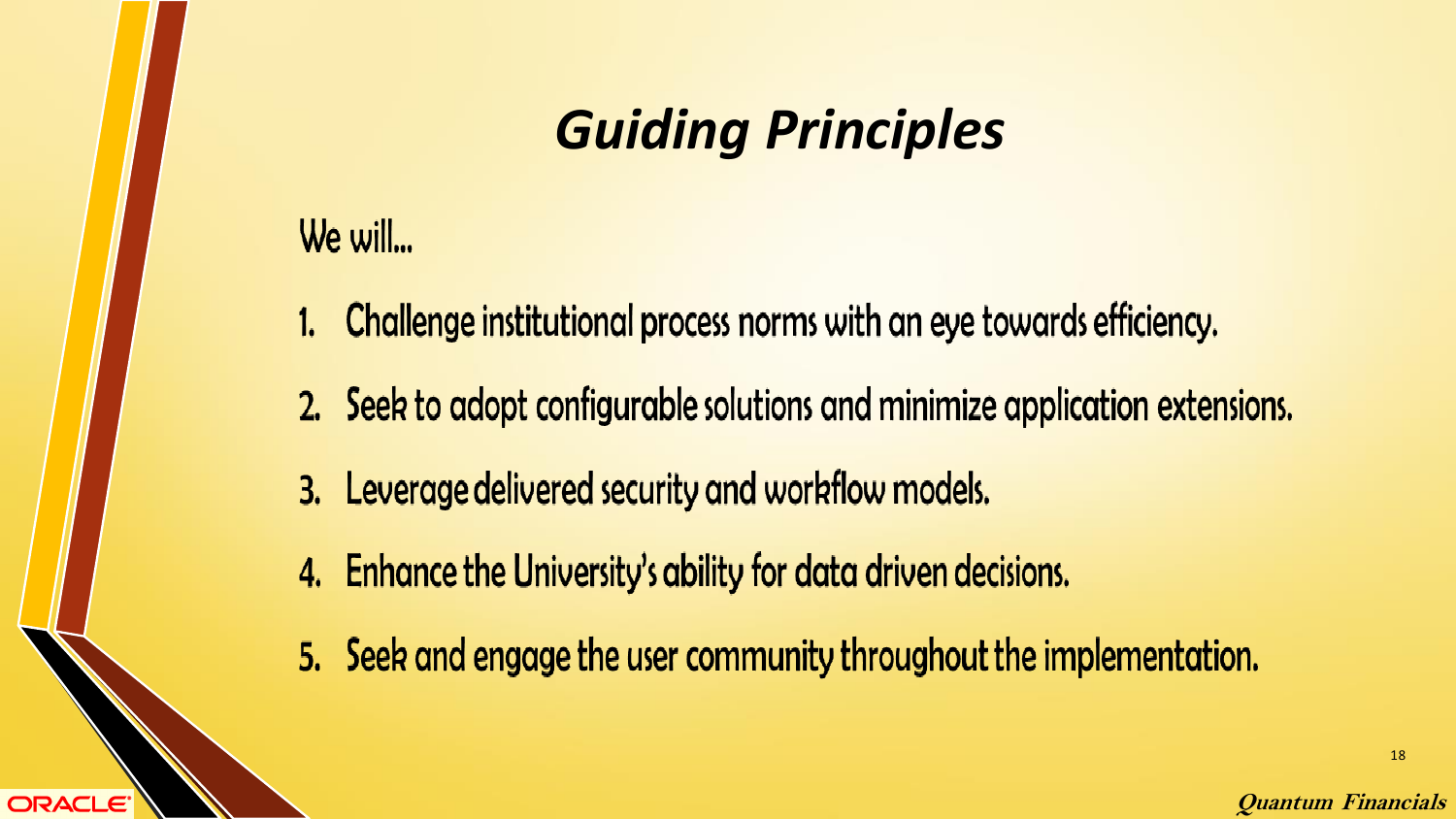## *Project Overview*

ORACLE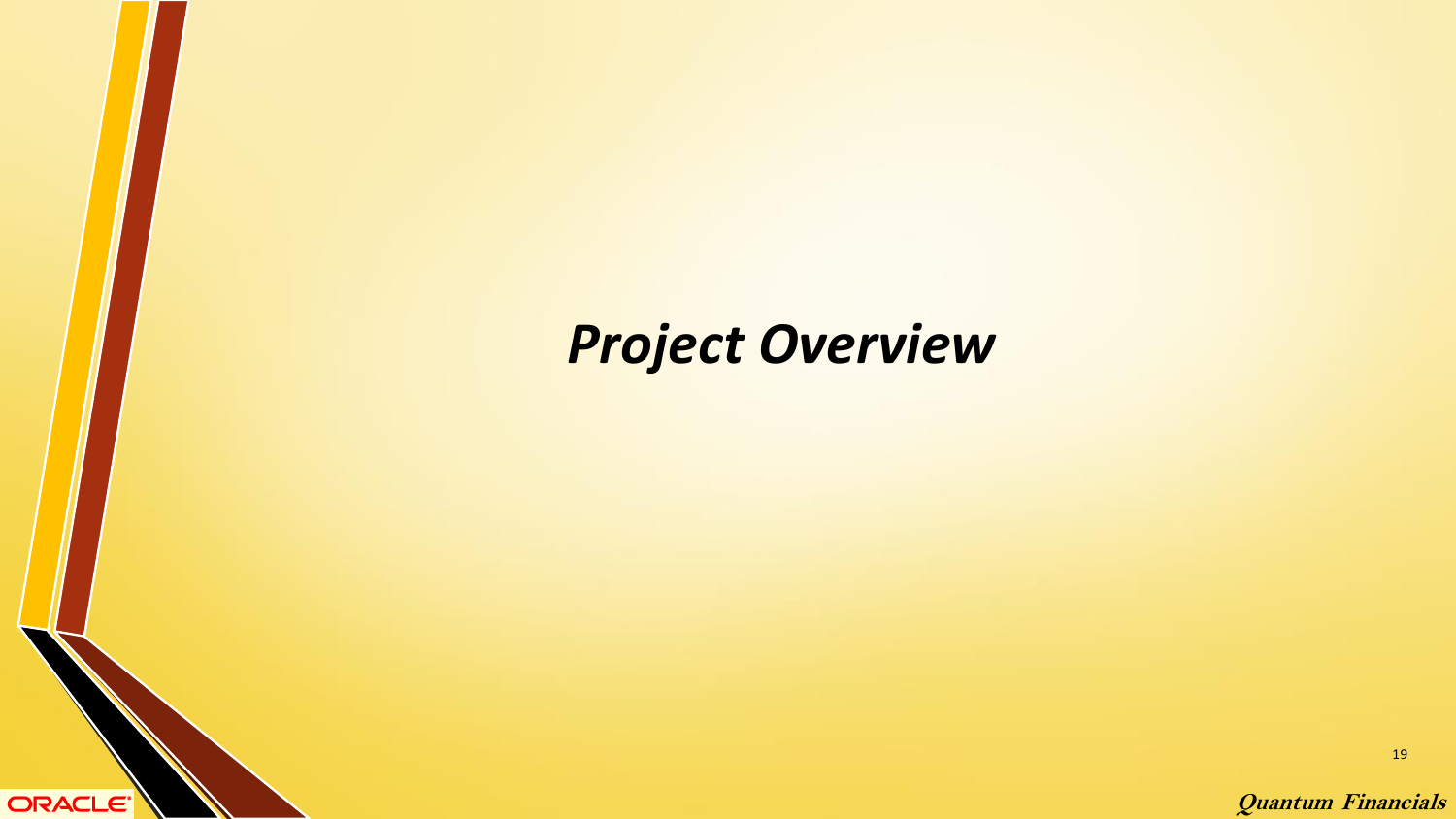## *Project Team*

Kevin Curley – Project Manager Diane Faranetta – Project Manager Atheena Bostic – Administrative Asst Solomon Britto – Conversions & Integrations Lead Laura Broy – Business Analysis Lead Kevin Cooke – Grants Lead Joe Evans – Procurement Lead Michele Evans – Change Management Lead

**ORACLE** 

Andrew Flerlage – Budget Lead Shirlita Lovelist – Security Lead Lynn McGinley – Reporting Lead Susan McKechnie – Finance Lead Chiradeep Mukherjee – Business Analysis Lead Robin Reid – Communications & Training Lead Raj Rao – Reporting Technology Lead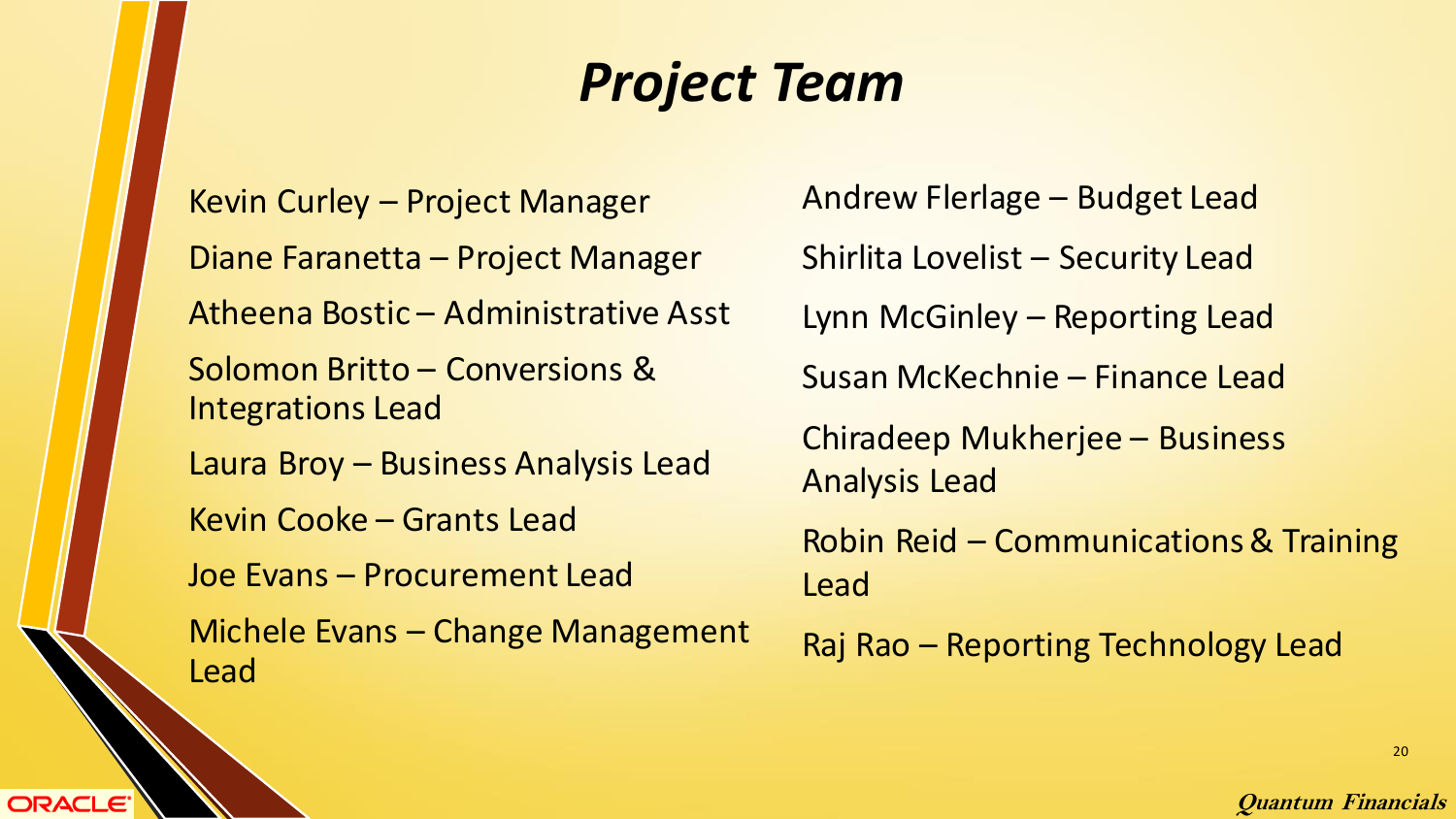## *Methodology and Timeline*

ORACLE<sup>®</sup>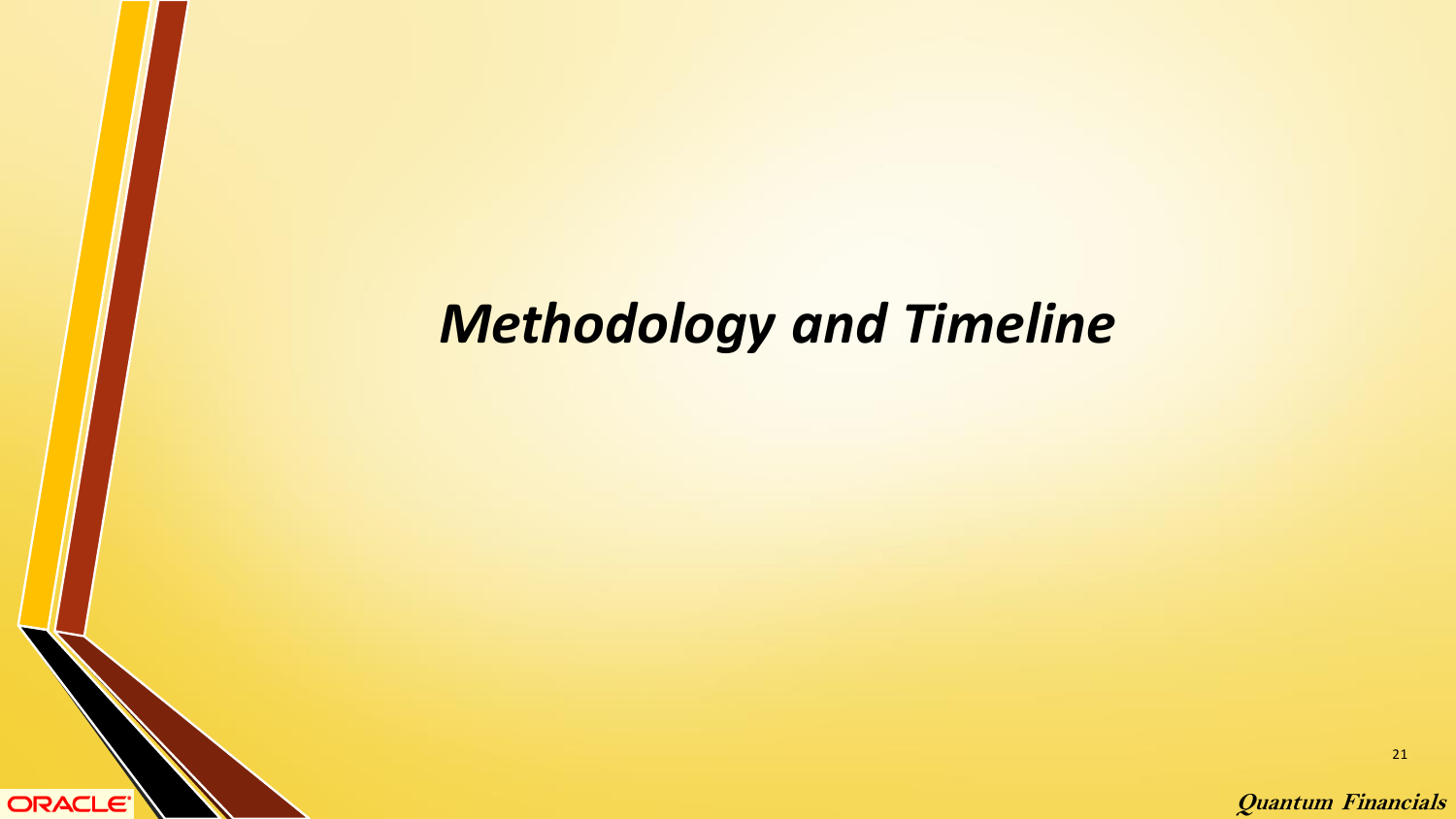## *Oracle Overview and Methodology*



**ORACLE** 

**Quantum Financials**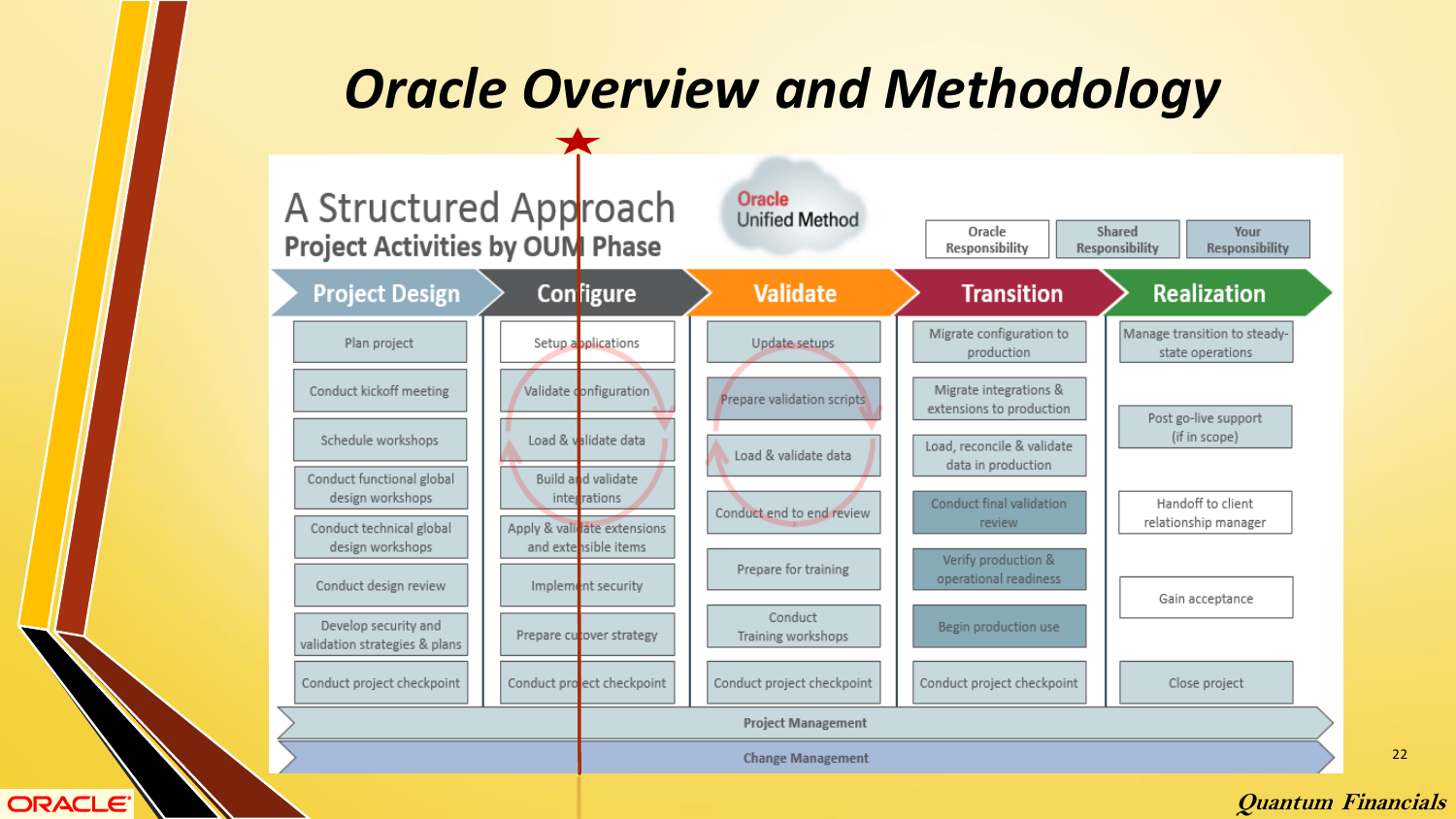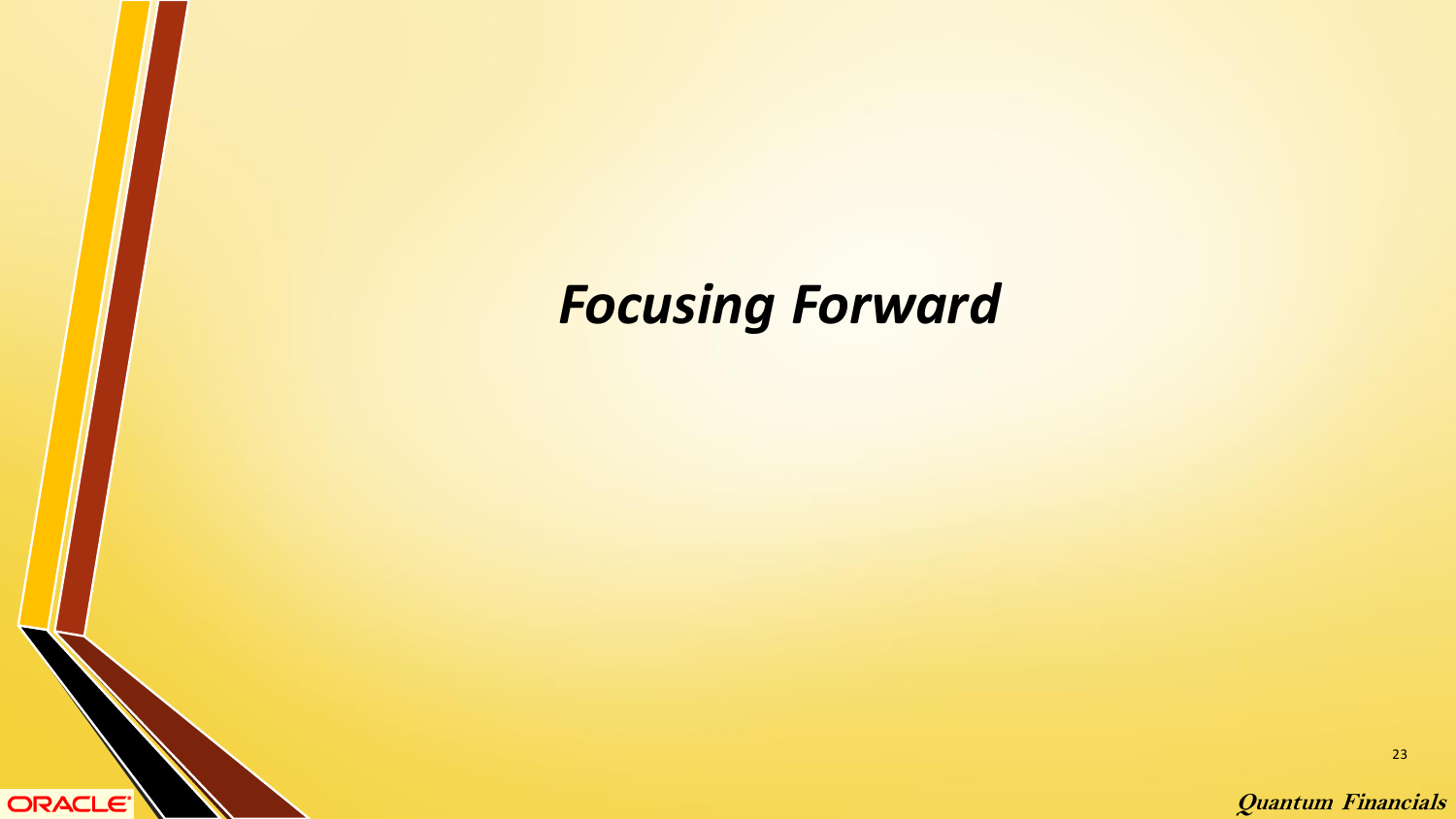## *Focusing Forward*

➢COA Development and Build ➢Conversions (Vendor, Customer, Employee, Data) ➢Integrations (BIORESCO, iLabs, Vet Resources) ➢Reporting and Analytics

**ORACLE®**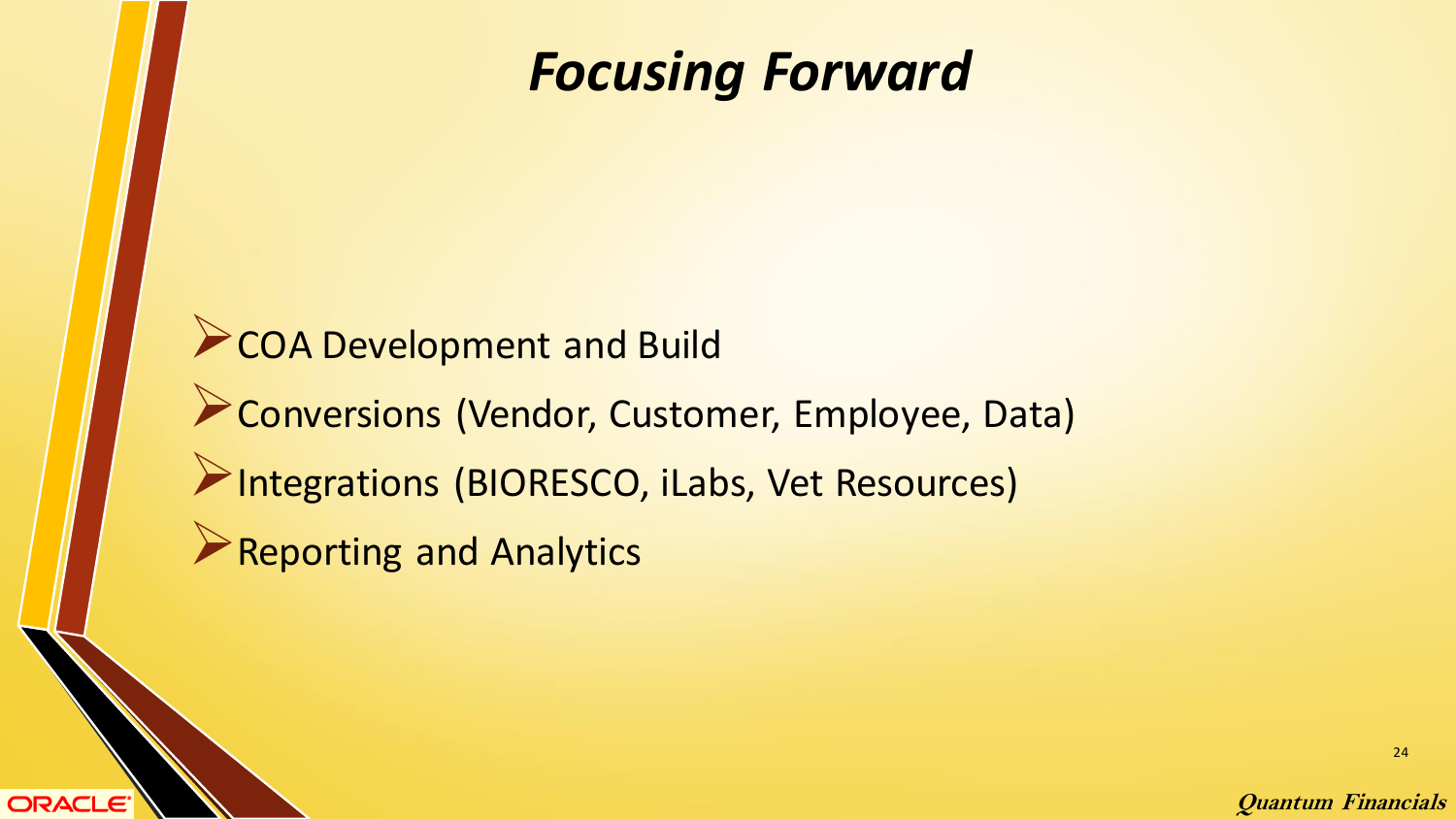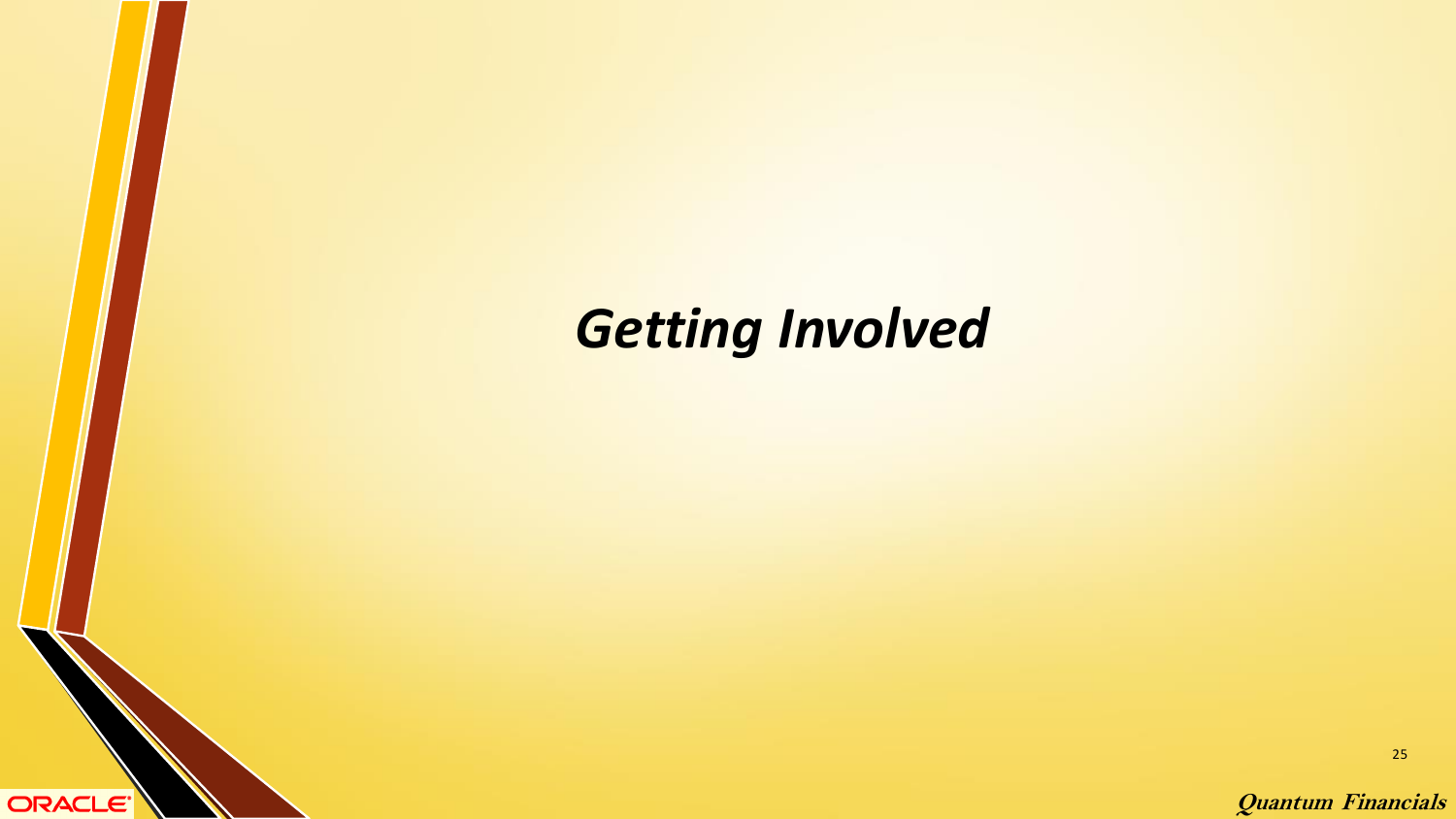## *Campus Engagement*

Subject Matter Experts – engaged in process workshops and Conference Room Playback sessions throughout life of project

Change Champions – to be engaged for advice to the project team, support of the project across campus, and assistance with business process changes and user testing

Change Agents – to be engaged to disseminate information to the larger campus audience and build awareness (TBD)

Advisory Council – Faculty and Admin Deans engaged to provide input on project timing, potential policy changes and other impacts caused by new system and business processes, and to help ensure the project is supported

**ORACLE**®

Additional campus engagement opportunities will be planned as the project progresses

26

**Quantum Financials**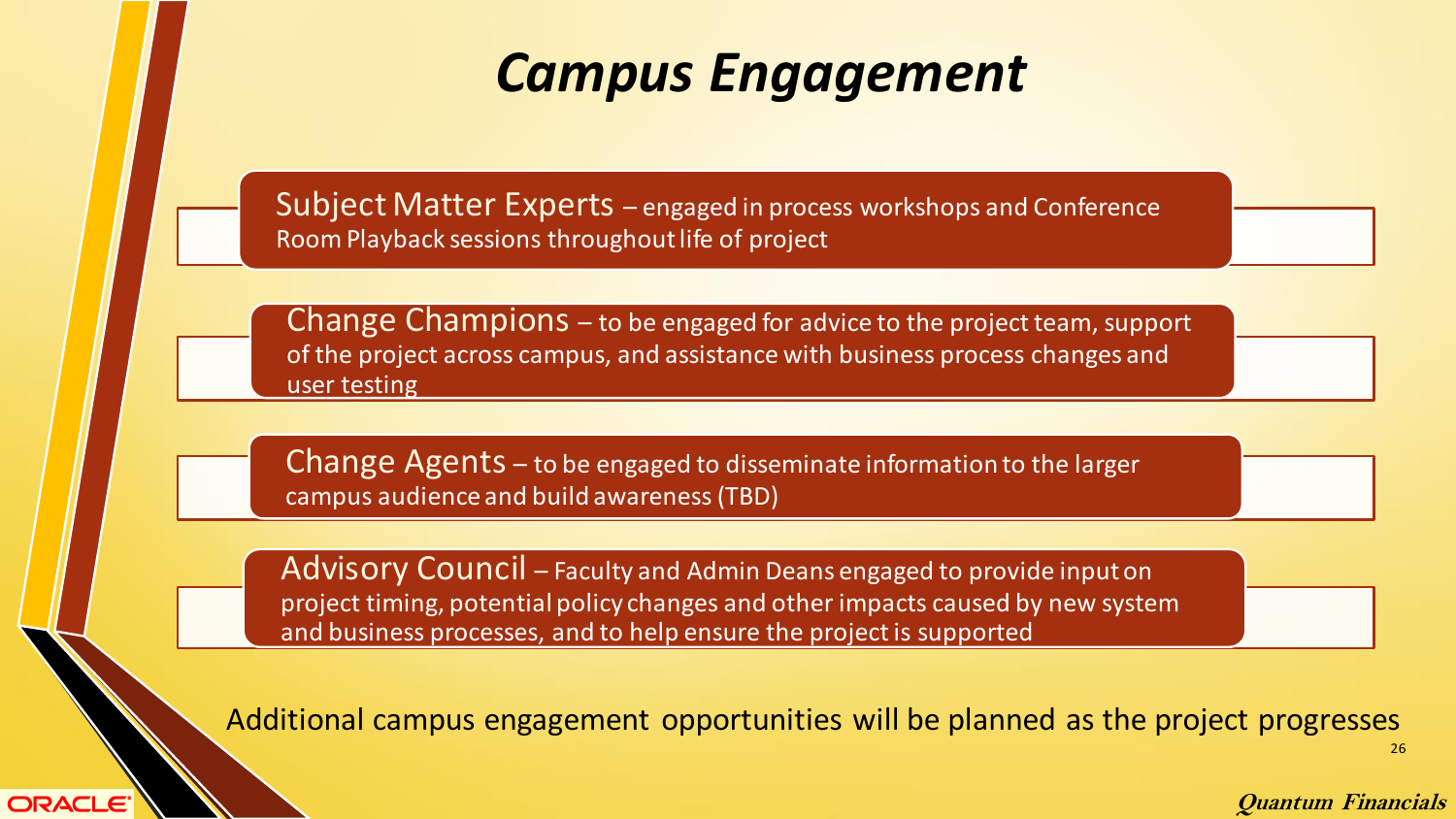## *Learning Opportunities*



**ORACLE** 

**Quantum Financials**